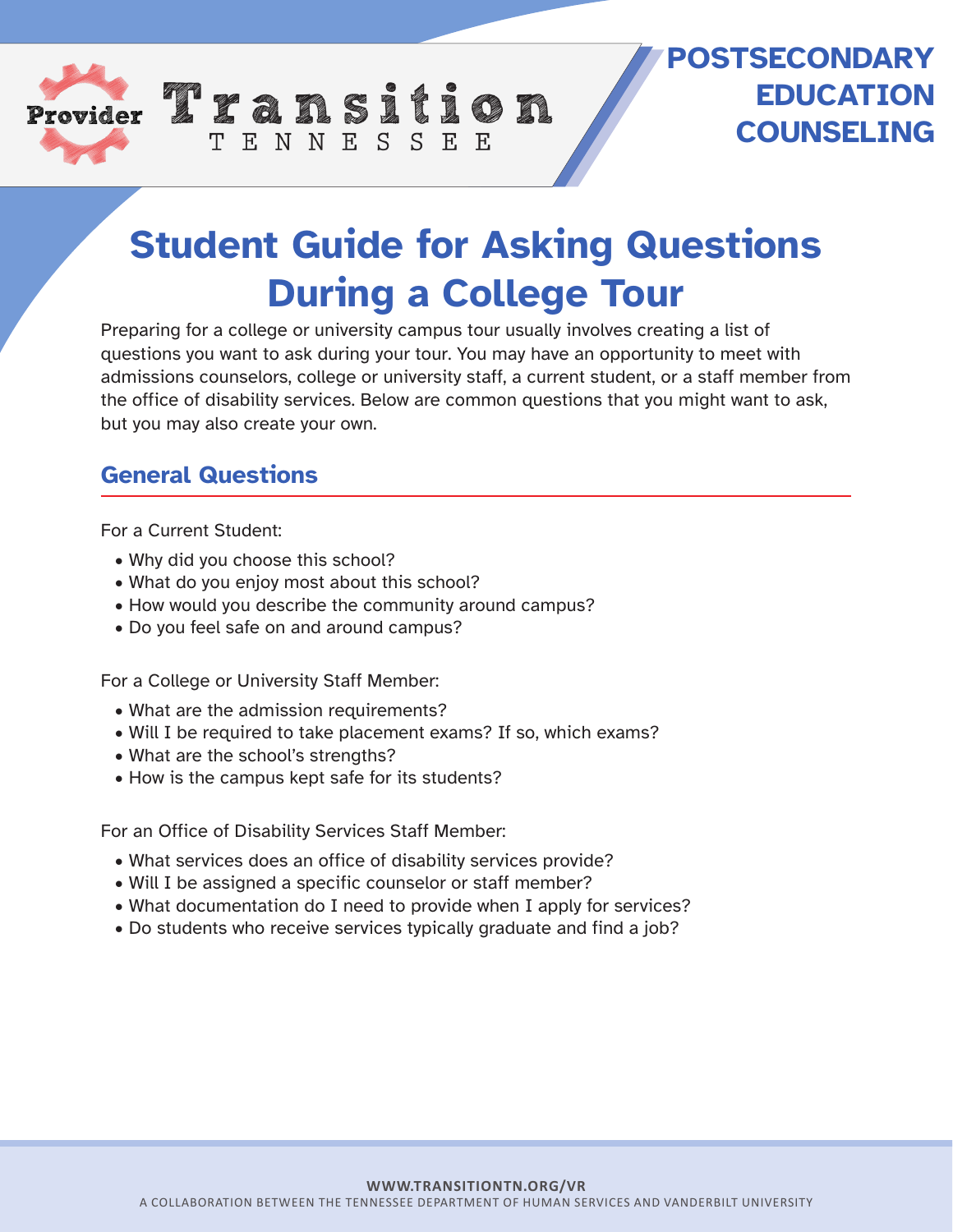

#### **Academic Questions**

For a Current Student:

- What are the most popular majors?
- What is the average class size?
- Do the professors have office hours?
- What is your favorite class?
- How do you help first-year students adjust to college life?
- Are there computers available for students to use?
- How is the Wi-Fi on campus?

For a College or University Staff Member:

- What academic programs is the school known for?
- Does your school offer a degree or certificate in \_\_\_\_\_\_\_\_\_\_\_\_\_\_\_\_\_\_\_\_\_\_\_\_\_\_\_\_
- Does the school offer any special scholarships that aren't listed on the website?
- Are there work-study opportunities for students?

For an Office of Disability Services Staff Member:

- How current does my testing need be to apply for accommodations?
- What accommodations are available?
- What assistive technology services do you offer?
- What are some challenges students who receive accommodations face?

### **Campus Life Questions**

For a Current Student:

- What are the housing options?
- What transportation options are available on and off-campus?
- What are the dining options on campus?
- What is it like to be a first-year student here?
- How much time do you spend studying each week?
- What do you do when you are not in class?
- What is your favorite place on campus?
- What do students do on the weekends?
- What clubs, activities, or organizations are available to students? Which are popular?
- Is there a recreation center that students can use?
- Does the school offer intramural sports for students?

#### **WWW.TRANSITIONTN.ORG/VR**